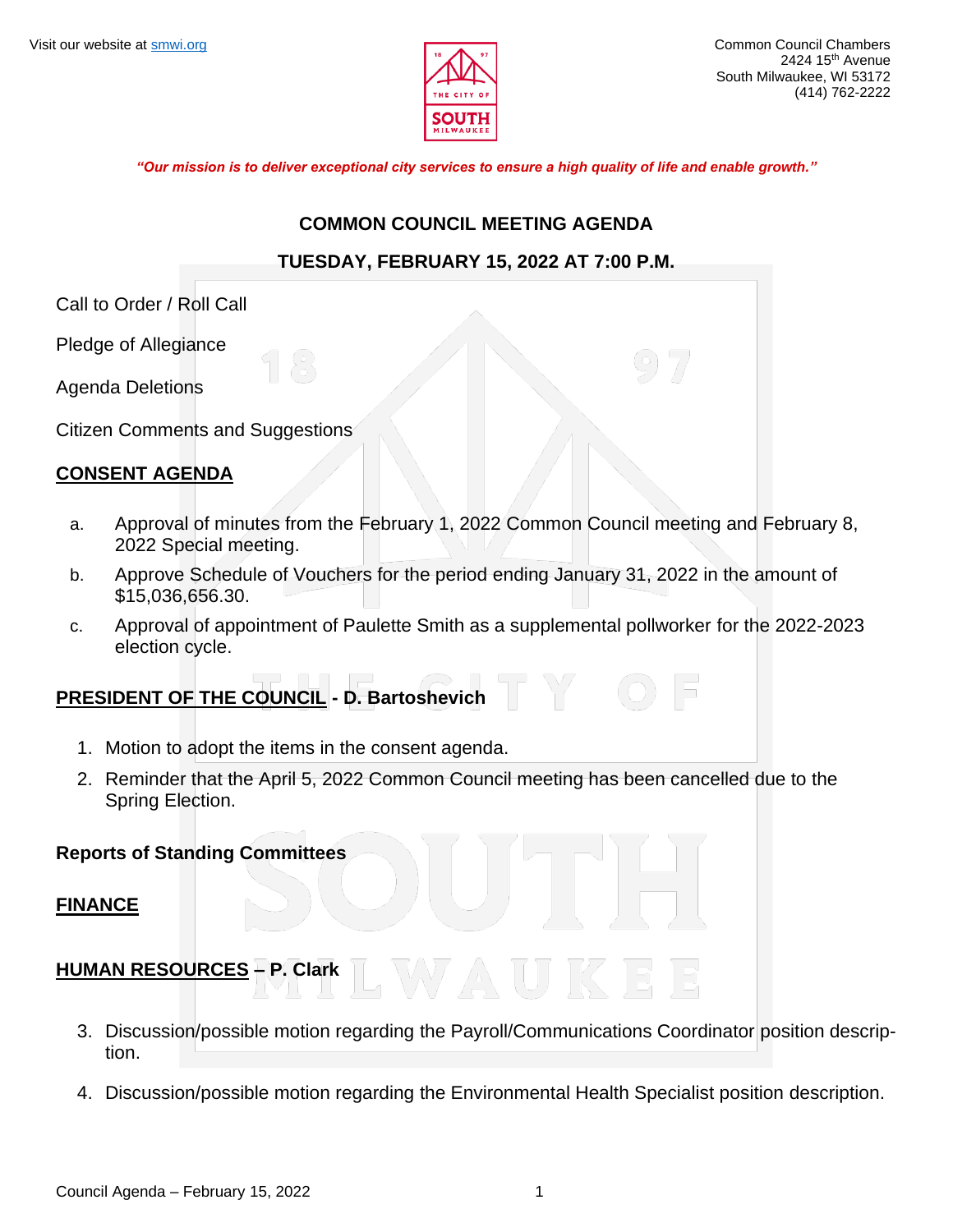## **LEGISLATION & PERMITS COMMITTEE**

5. Discussion/possible motion on application for Class "B" Combination license for fermented malt beverages and intoxicating liquor for the 2021-2022 license period filed by Atwood Hwy BBQ Company, LLC/Donteah Morehouse, Agent, for the premise at 925 Madison Ave.

## **PUBLIC WORKS AND PUBLIC PROPERTY – C. Maass**

#### **PLAN COMMISSION – B. Briesemeister**

6. Reminder that a Regular Meeting of the Plan Commission is scheduled for February 22, 2022 starting at 6:00 p.m. with a public hearing on conditional use at 1013 Milwaukee Avenue.

## **REPORTS OF THE MAYOR**

## **MISCELLANEOUS BUSINESS – City Administrator**

7. Discussion/possible motion regarding an agreement with Carlson Dettmann Consulting to perform a market study for the City's compensation plan.

Adjourn.

DAVID BARTOSHEVICH, Acting Mayor KAREN KASTENSON, City Clerk



NOTE: Upon reasonable notice, a good faith effort will be made to accommodate the needs of disabled individuals through appropriate aids and services. Requests should be made as far in advance as possible, preferably a minimum of 48 hours. For additional information contact the City Clerk's office at 414 762-2222.